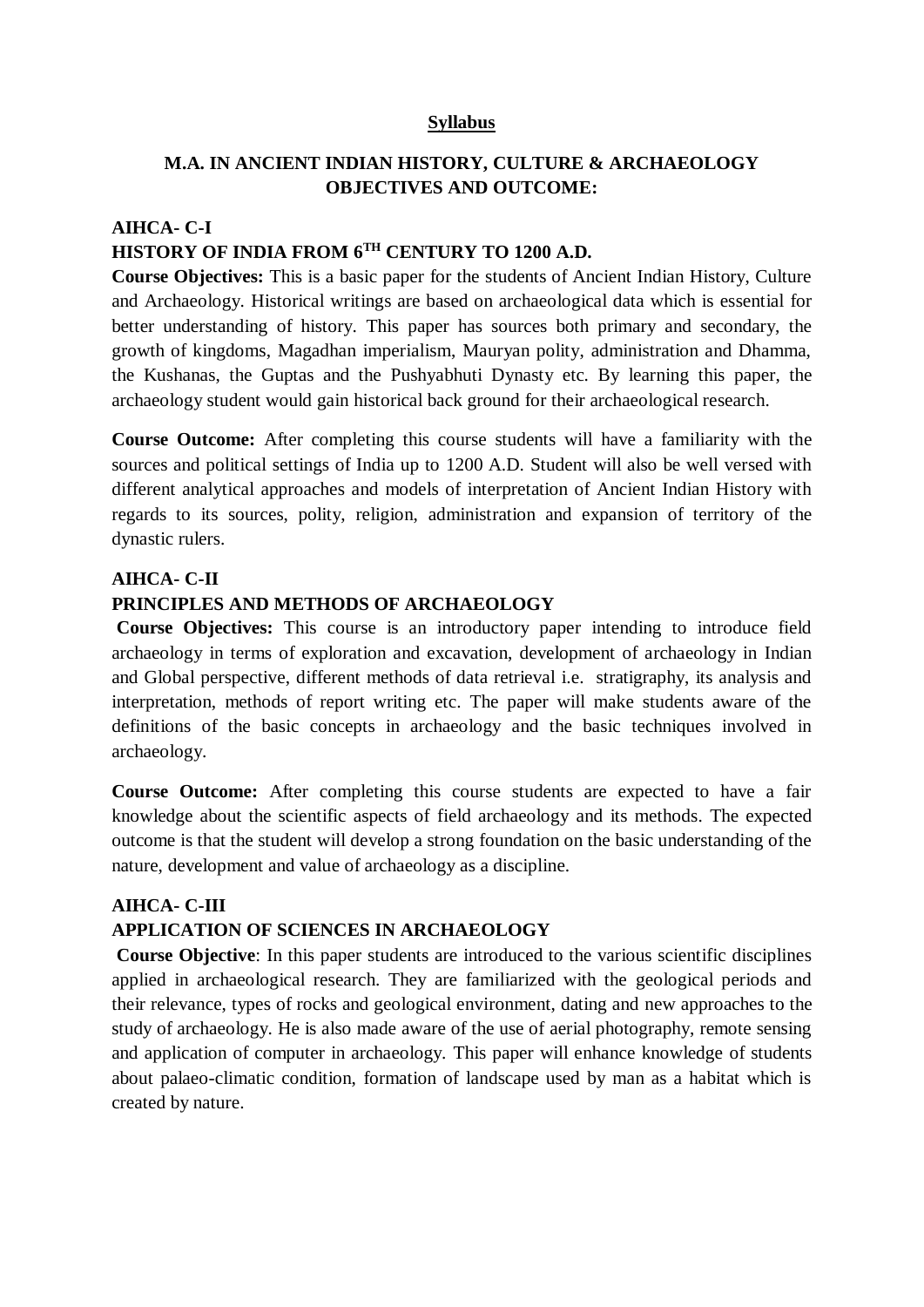**Course outcomes:** Students are familiarized with the role of nature for the growth of human habitation and knowing the past through multi disciplinary approach.

# **AIHCA- C-IV PREHISTORY**

**Course Objectives:** This course deals about Prehistory from Indian and global perspective. The idea of this paper is to make him aware about periodisation in Prehistory. Besides this he is also taught about the early mans stone tool technology  $-$  i.e. tool typology and materials used. The paper also covers Palaeolithic traditions, Mesolithic and Neolithic cultures in world and Indian perspective.

**Course Outcome:** The paper makes him understand Prehistory of India and the world. He has a fair knowledge on the tools that man was using during early times. He is expected to know about the early farming communities and their progress through time.

# **AIHCA- C-V**

## **PROTO HISTORY OF INDIA**

**Course Objectives:** The course will cover aspects of Proto-History of India from the Neolithic through the Chalcolithic till the emergence of iron to the early millennium BCE. It traces the development and spread of agriculture during the Neolithic, through to the rise of Harappan urbanism in the third to second millennium BCE. The focus then shifts to western India, gangetic valley, central India, eastern India and the south, with an examination of the chalcolithic cultures that co-existed with Harappan urbanism and continued after its decline, and the developments that led to the emergence of the OCP and copper hoard in the northern part and iron age of north and Megalithic culture of south India.

**Course Outcome**: On the completion of this paper – Proto history of India, students will develop a strong foundation and critical understanding of the subject and will be able to situate Indian Proto historic materials within a wider archaeological debate.

## **AIHCA- C-VI WORLD CIVILIZATIONS**

**Course Objectives:** The objective of this course is to introduce the students about the Ancient World Civilizations i.e. Harappa, Egyptian, Mesopotamian, Greece, Roman and Persian. This course will familiarize the students with the origin of different civilizations and the process of urbanization.

**Course Outcome:** After the completion of this course, the students will have a fair idea about the different aspects of world civilizations and their comparative development globally.

## **AIHCA- C-VII**

# **SOCIAL AND CULTURAL HISTORY OF INDIA UPTO 1200 A.D.**

**Course Objectives:** This paper deals with the socio-cultural aspect of Indian from Vedic period onward to the pre medieval time. How social and cultural institution were evolved in time and space. The paper introduces the students to Society and Religion of India from the Vedic period, with specific focus on evolution of Social Instutions : Varnashrama ; Jati,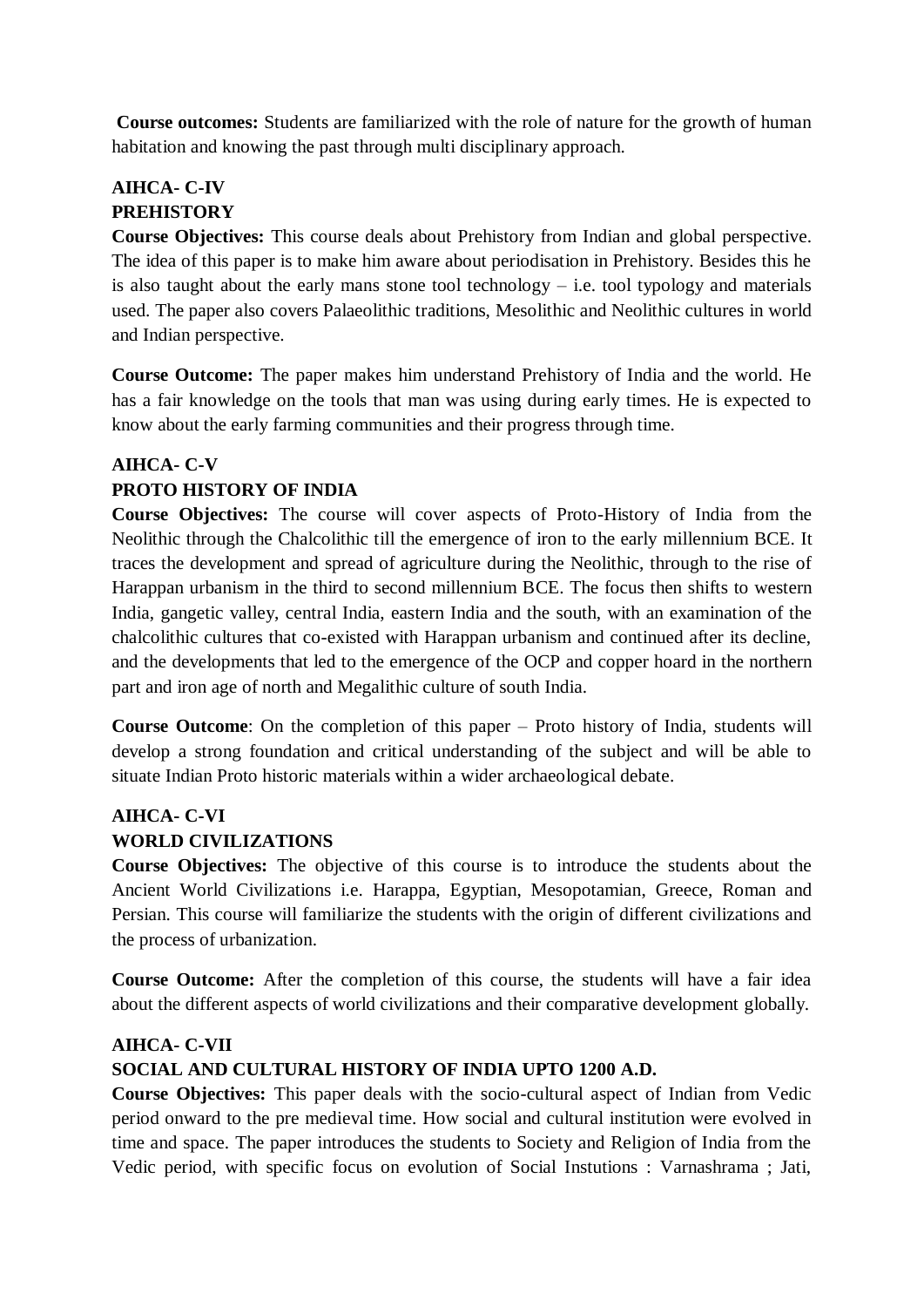Marriage, Samskaras, Religious Movements during the  $6<sup>th</sup>$  Century B.C. : Jainism and Buddhism and its Impact on the Society, Rise of Mahayanaism, Sangam Age in South India, Bhakti Movements, Indian schools Philosophy and position of women in ancient Indian society.

**Course Outcome:** The course is expected to enhance the understanding of the student about ancient India, its society and religion and would make him better understand the manner in which ancient society and institutions evolved.

# **AIHCA- C-VIII HERITAGE OF INDIAN ARCHITECTURE**

**Course Objectives:** The course introduces the student to know and be aware of our ancient heritage and its architecture from the Mauryan to the early medieval period. It teaches the student about the ancient Indian heritage of the Mauryan, Sungas, Buddhist Architectures of north and south India, rock-cut architectures of western and eastern India etc. The course also incorporates the evolutions of Hindu monuments i.e. Gupta temples, the temples of the Chalukyas, Pallavas, Cholas and the Chandelas.

**Course Outcome:** The expected outcome of the paper is to familiarize and make the student aware of our rich cultural/architectural heritage i.e. Mauryan and Sunga contribution. To better comprehend the architectural heritage of the Buddhist and the Rock Cut Cave tradition of India. This paper will also give a basic understanding to temple architecture of India.

# **AIHCA-C-IX INDIAN ART AND ICONOGRAPHY**

**Course Objective:** The objective of this course is to introduce students to art and iconography starting from the pre- historic times to the medieval times i.e. the Cholas. The various art traditions such as the pictographs and petroglyphs, the Harappan stone, bronze and terracottas, the Mauryan columns and sculptures, the sculptures of Gandhara, Mathura, Amaravati and Nagarjunakonda, along with the sculptural art of the Chalukyas, Pallavas and the Cholas.

**Course Outcome:** Students learn about the different iconographic traditions of India which would help him in identifying a sculpture and placing it correctly to its specific phase.

# **AIHCA-C-X**

## **PRACTICAL TRAINING IN FIELD ARCHAEOLOGY**

# **(EXPLORATIONS AND EXCAVATIONS FOR A DURATION OF TWO WEEKS, SUBMISSION OF PROJECT REPORT)**

**Course Objective:** Participation and preparation of project Report – 75 Marks and Viva-Voce – 25 Marks.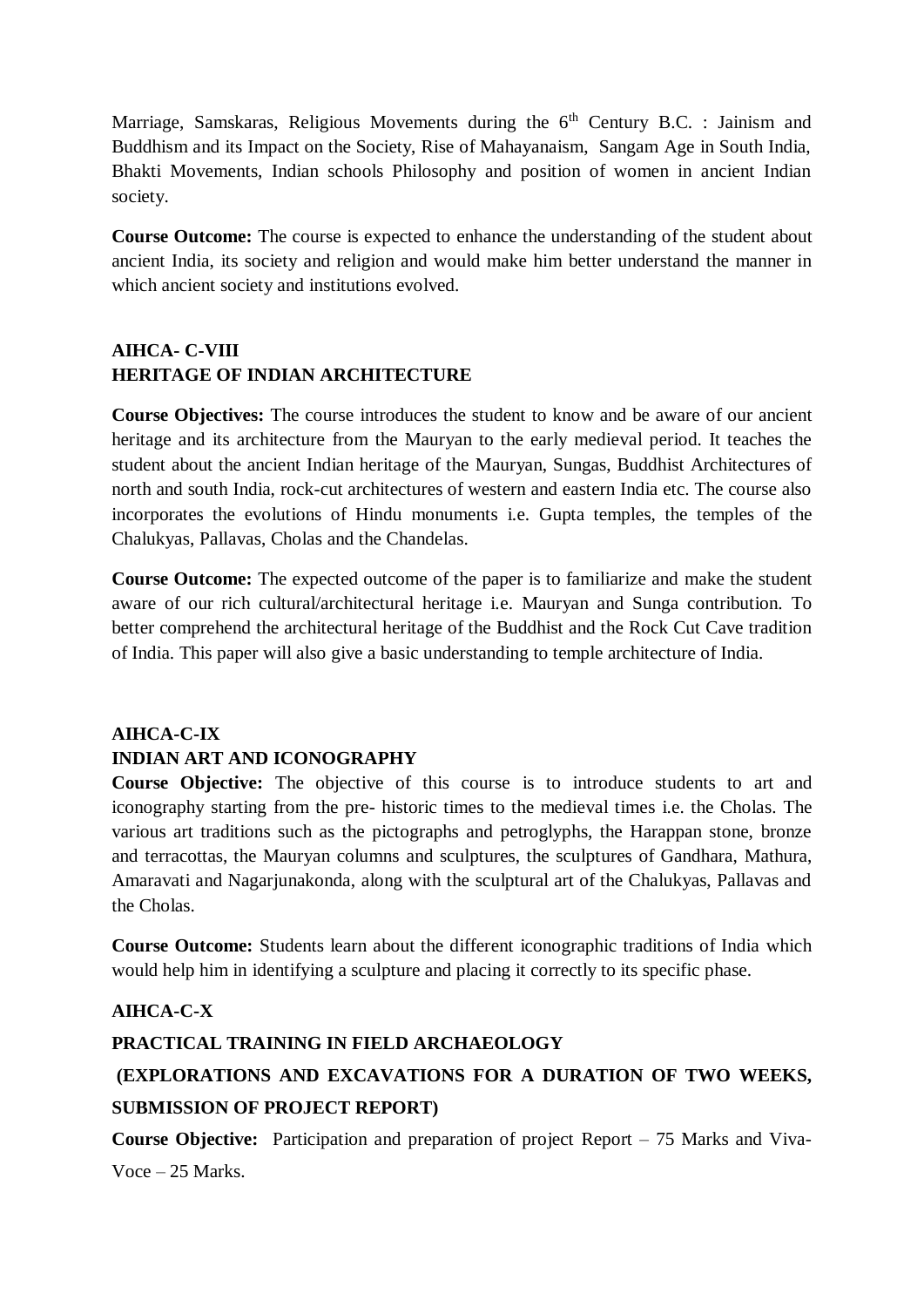**Course Outcome:** This paper is very important as the student has hands on training experience of what is taught to him in the class room regarding exploration and excavation. He himself does things practically for a better understanding of the subject.

## **AIHCA-CE-XI**

#### **ECONOMIC HISTORY OF INDIA UPTO 1200 A.D.**

**Course Objectives:** This paper is aimed to familiarize the student with the economic history of India from early period up to 1200 A.D.. It would give him a fair idea about the growth and development of economic aspects of our country. From Vedic economy to urbanization in the gangetic valley, from agriculture to emergence of land revenue system during the pre Mauryan to Mauryan period, from guild system to trade and commerce up to 1200 A.D.

**Course Outcome:** After completing this course, students will have a good knowledge on the economic history of India up to 1200 A.D. He will better understand how in ancient India economic growth started from the Vedic period, how Gangetic plains played an important role in economy, the contribution of the guilds and the emerging patterns of agrarian relation.

#### **AIHCA-C E-XII**

#### **HERITAGE OF ODISHAN ART AND ARCHITECTURE**

**Course Objectives:** The paper is introduced to familiarize the heritage of Odishan art and architecture i.e. rock art (pictographs and petroglyphs), rock cut cave architecture and sculpture of Dhauli, Khandagiri and Udayagiri, Buddhist architectures of Odisha (Hinayana, Mahayana and Vajrayana period), temples of Kalinga (regional architecture), the secular architectures (Forts and fortifications) from early period to  $13<sup>th</sup>$  century A.D.

**Course Outcome:** After completion of this paper the student will know the manner in which art and architecture in Odisha evolved and the contribution of this eastern state to the Indian fabric. He will have a good understand of the rock art, Buddhist art and architecture, Kalingan temple architecture and the forts of Odisha.

#### **AIHCA- CE-XIII**

#### **VISIT TO MONUMENTS AND SUBMISSION OF REPORT**

The students are taken out to visit the local monuments and have an on the spot study of what is taught in the classes. He has an experiential training in the field and has to submit a report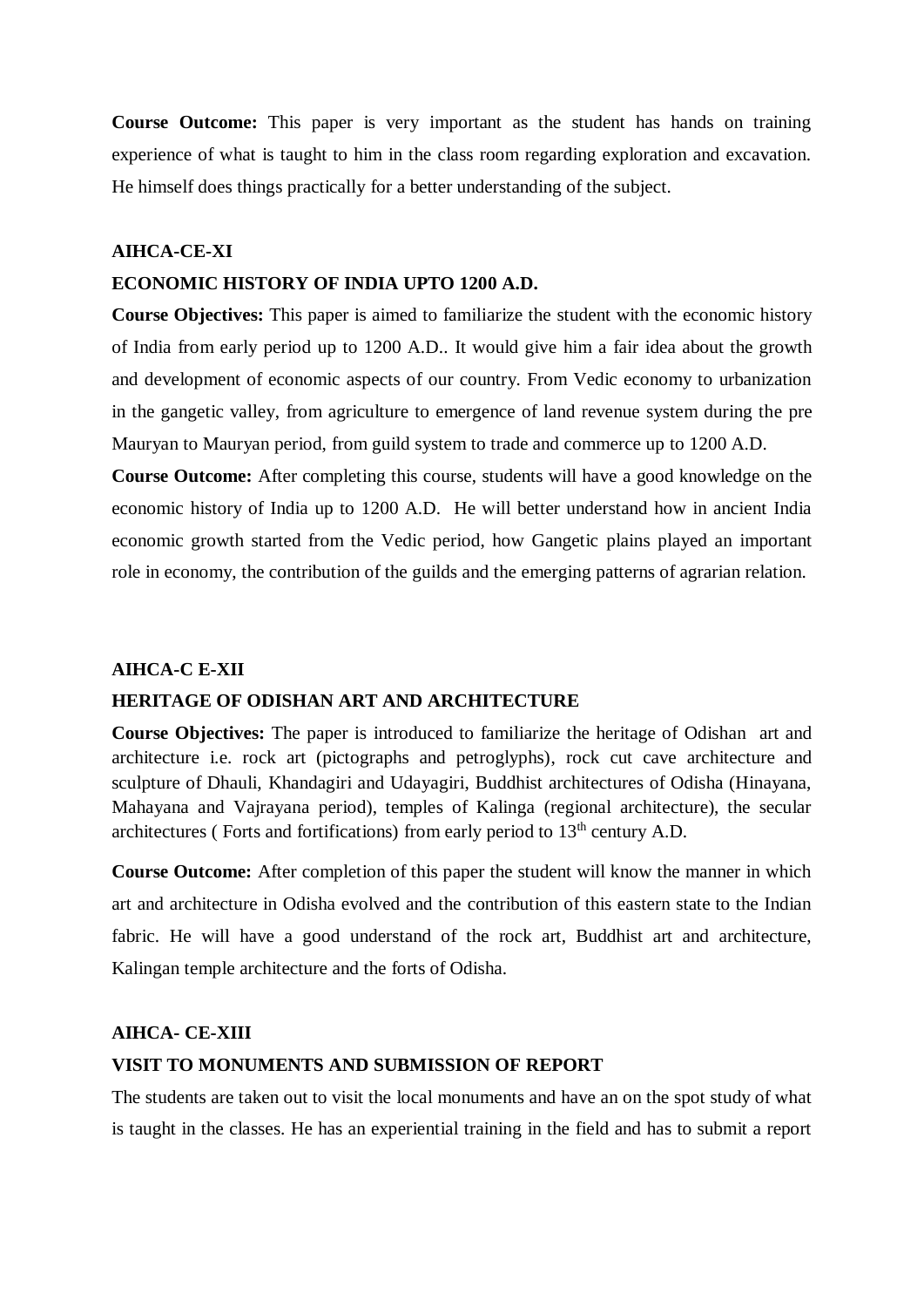on any one monument, which in examined by an external and a viva is conducted on the report submitted.

**Course Outcome:** The student has a very good experiential training and develops the skill of writing what he/she sees in reality. It gives him a very good understanding of the monuments he visits.

## **AIHCA- AE-XIV & XV - CREDIT FROM OTHER DEPT.**

## **AIHCA- AE-XIV**

## **HERITAGE OF ODISHAN ART & ARCHAEOLOGY**

**Course Objectives:** The paper is introduced to familiarize the heritage of Odishan art and archaeology i.e. rock art (pictographs and petroglyphs), art of Dhauli, Khandagiri and Udayagiri, Kalingan temple art and architecture, Buddhist architectures and religious iconography on regional basis.

**Course Outcome:** After completing this paper the students will have a fair knowledge on art and iconography of Odisha. Students will also learn about the different architectural and iconographic traditions of Odisha – Hindu, Buddhist and Jaina.

#### **AIHCA- AE-XV**

# **HERITAGE OF ODISHAN TEMPLE ART & ARCHITECTURE (6th CA.D.-13th C A.D.)**

**Course Objectives:** The paper has been introduced to give the students an understanding of Odishan temple art and architecture. He is taught the very fundamentals of the regional style that evolved in Odisha from the  $6<sup>th</sup>$  century to the 13<sup>th</sup> century A.D.

**Course Outcome:** This paper will bring about a clear understanding of the regional style of temple architecture that evolved in Odisha. He will know how the style evolved and how Odisha had a distinct identity of its own due to its temples. He will be able to differentiate the various types of the style and classify them.

### **AIHCA-CE-XVI**

### **CONSERVATION AND PRESERVATION OF MONUMENTS AND ANTIQUITIES**

**Course Objectives:** The objective of this course is to introduce basic concepts of conservation and preservation of monuments and antiquities including principles and ethics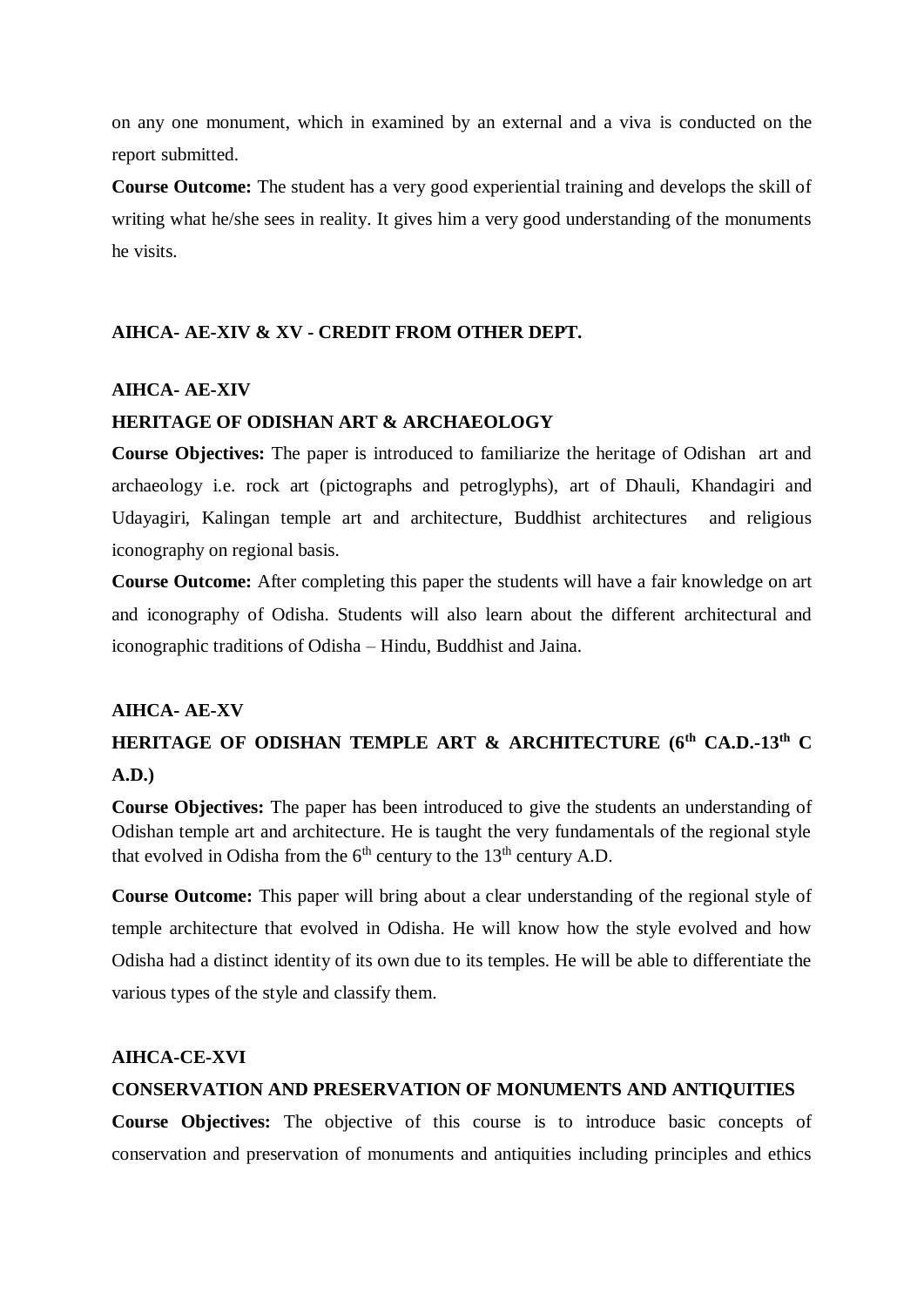and methods of conservation and restoration of monuments, artifacts, palm leafs etc. The paper also teaches chemical preservations of manuscripts i.e. cleaning and consolidation, preventive and curative preservation of materials and their techniques and Indian legislations for protections of cultural properties.

**Course Outcome:** Students are made to understand the problems, prospects and issues related to structural conservation and chemical preservation of monuments and antiquities. He is also made aware of the various antiquarian laws.

## **AIHCA- CE-XVII**

# **HISTORY OF ODISHA FROM 3rd Century B.C. to 13th Century A.D**

**Course Objectives:** This is a basic paper for the students of Ancient Indian History, Culture and Archaeology to know the regional political and religious history of Odisha from the early period to the  $13<sup>th</sup>$  century A.D. The paper also proposes to make the student aware about the manner in which the State of Odisha had its early formation based on sources and on the basis of regional dynastic history. By learning this paper, the students gain historical back ground for their archaeological research.

**Course Outcome:** After completing this course students will have a familiarity with the sources and political settings of Odisha up to 1400 A.D. Student will also be well versed with different dynastic history of Odisha in terms of its sources, polity, religion, administration and expansion of territory.

## **AIHCA- CE-XVIII**

## **ODISHAN SCULPTURAL ART, ICONOGRAPHY AND PAINTING**

**Course Objective:** The objective of this course is to introduce students to the sculptural art, iconography and paintings of Odisha starting from early historic times to the medieval times i.e. the Gajapatis. The various art traditions such as the early stone sculptures, decorative motifs, female figurines and architectural designs and the religious iconography of Brahmanical, Buddhist and Jainas are mentioned.

**Course Outcome:** Students learns about the different sculptural decorations and iconographic traditions of Odisha with reference to Hinduism, Buddhism and Jainism. He also has an understanding of a rich tradition of Odisha and that is palm leaf and patta painting.

## **AIHCA - CE-XIX**

## **INDIAN EPIGRAPHY AND NUMISMATICS**

**Course Objective** : The paper deals with the origin and development of epigraphy and numismatics of India. It teaches about the various scripts of the early period and the origin